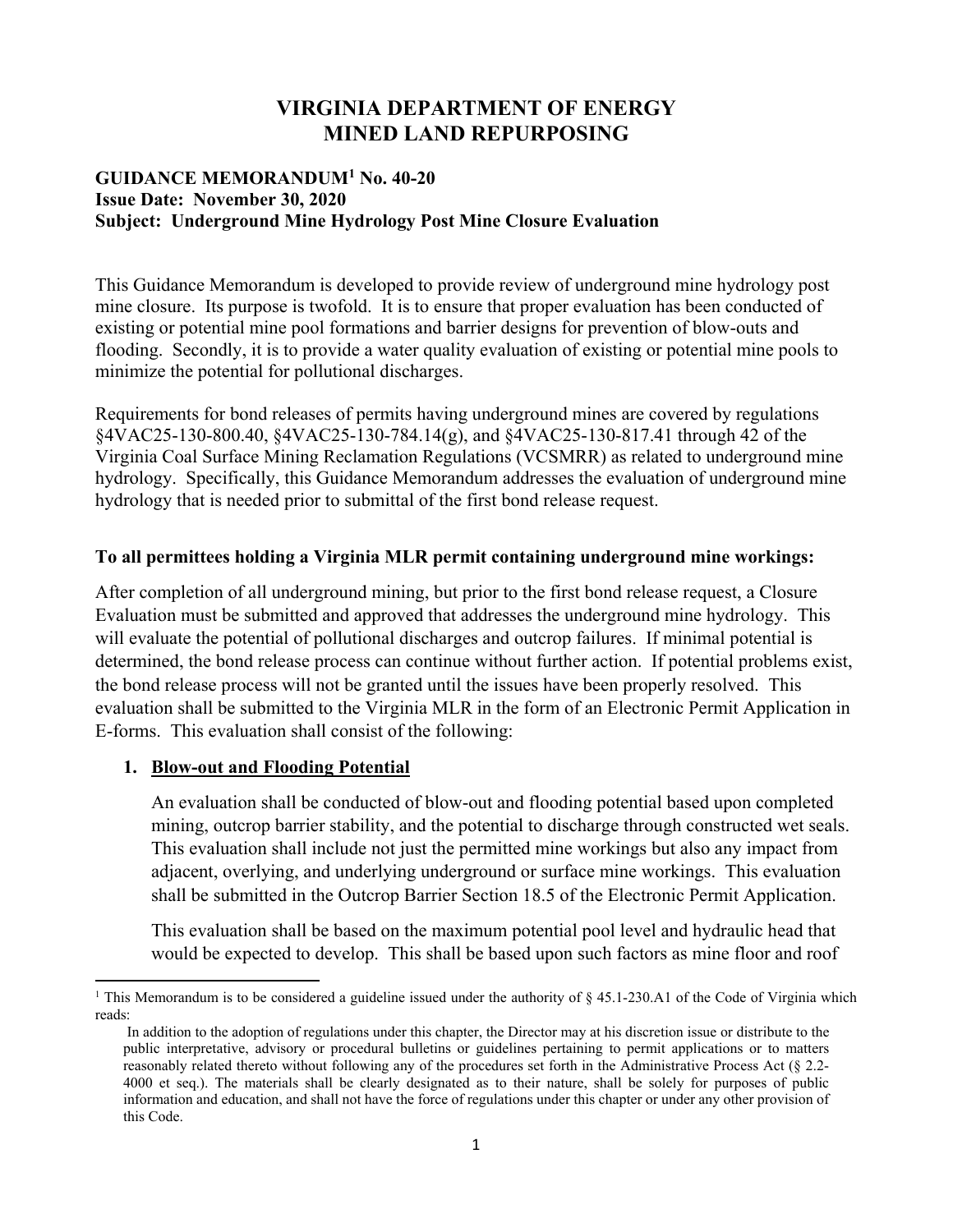elevations, direction and dip of mining, elevations of wet seals or other discharge locations, mining thickness, and depth of cover. This information shall then be used to determine the outcrop stability at the worst case location(s). Underground barrier pillars and seals used as bulkheads shall be evaluated to determine that they are adequately sized to prevent failures and minimize seepage. This evaluation shall include the review of potential hydraulic connectivity created by uncased and/or unplugged drill holes, gas wells, or monitoring wells.

Adjacent mine workings, including those above and below, should be identified and considered in the calculation of hydraulic head, water influx or loss, and effect on outcrop barrier designs. Accounting of all water contributing to the underground mine pool should be addressed, using measurements from all known wells, water monitoring points, and discharges of both the permitted mine and all adjacent mine workings.

### **2. Mine Pool Water Quality Evaluation**

An evaluation of the mine pool water quality shall be assessed. If wet seals are currently discharging, this evaluation can be made through sampling and laboratory testing. If no current discharge is available for sampling, but the potential exists for a mine pool to discharge, in-situ monitoring and sampling may be required to ensure accurate post-mining assessments and PHC verification. This evaluation shall include whether or not pollution of surface or subsurface water is occurring, its known impacts, and the cost for abatement. Should specific mine water quality data not be available, the evaluation shall provide adequate surrogate data demonstrating that drainage from the underground mine should not result in damage to the hydrologic balance outside the permit area or result in violations of any State or Federal water quality laws or regulations. This evaluation of the underground mine hydrology for water quality and potential to discharge shall be submitted in Section 6.1 of the Electronic Permit Application.

## **3. Mapping**

A final underground mine map shall be included with this evaluation that shall include, at a minimum, structural information of the mine workings (elevations and mining heights) and all known discharges, wells, and other water monitoring points of the present or potential mine pool. Mapping of adjacent mine workings, including mine workings located above and below, shall also be submitted with similar information as is available. Profiles or crosssection views should be included where appropriate to better illustrate mine pool levels. All mapping and drawings associated with this evaluation shall be included in Section 21 of the Electronic Permit Application.

**Note 1:** MLR highly recommends adding water monitoring wells to provide direct measurement of the mine pool level and sampling of water quality, particularly when the pool does not discharge through constructed wet seals or when potential exists for hydraulic connectivity with adjacent, overlying, and underlying mines.